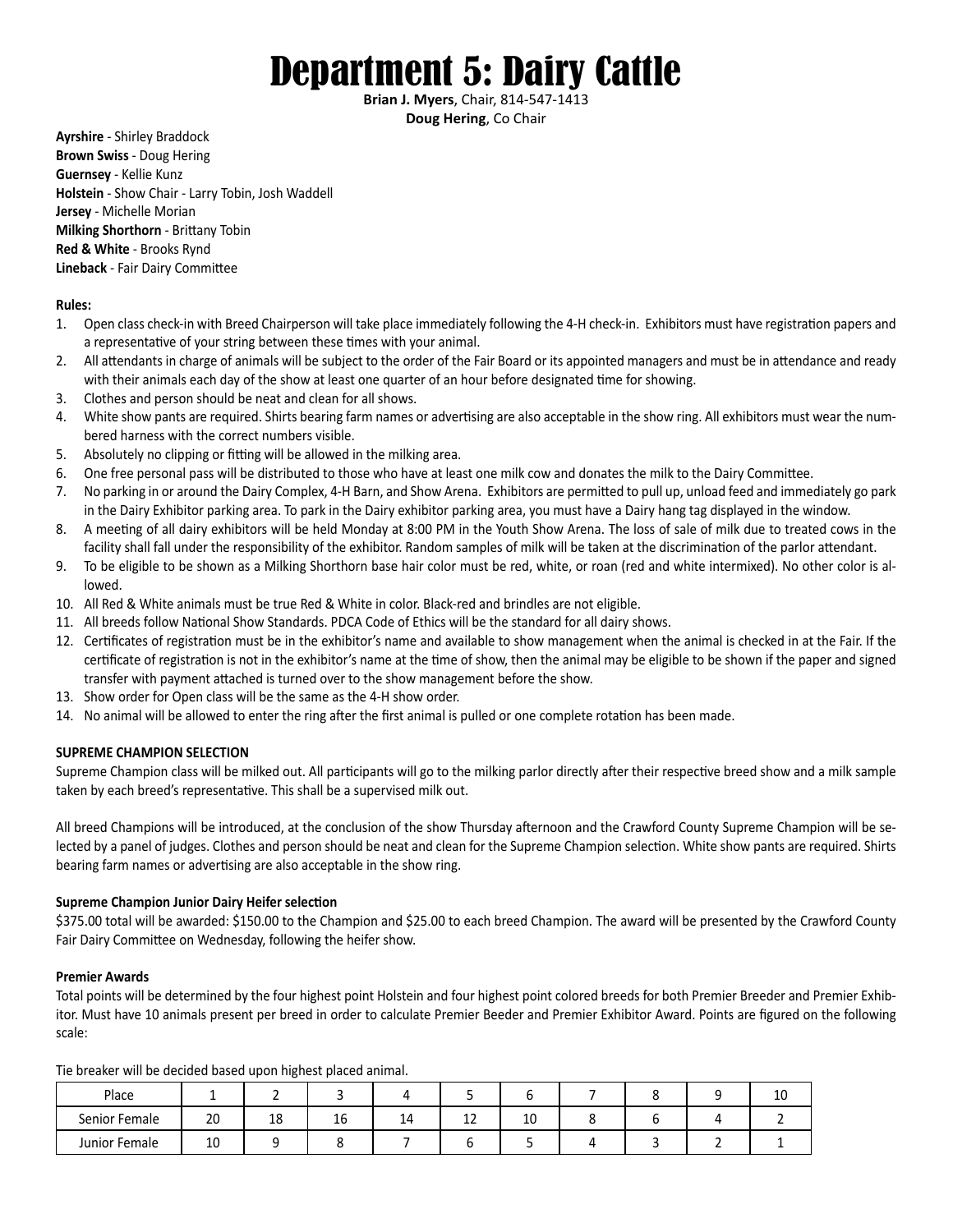|  | Dry Cow | $\overline{\phantom{a}}$<br>ᅩ |  |  |  |  |  |  |  |  |  |
|--|---------|-------------------------------|--|--|--|--|--|--|--|--|--|
|--|---------|-------------------------------|--|--|--|--|--|--|--|--|--|

Exhibitor must complete the forms for Premier Breeder and Premier Exhibitor and turn them in by Monday, August 22, 2022 Exhibitor Meeting. **Exhibitor** - The individual who is housing the animal with verification provided by official health certificate and/or DHI sheet, will be considered the exhibitor for tabulation of Premier Exhibitor points.

**Breeder** - The individual whose prefix appears on the registry certificate shall be considered the breeder of the animal for tabulation of Premier Breeder points must be an exhibitor at this year's Fair.

### **Partnership or Syndicate Ownership**

Regardless of ownership, Premier Exhibitor points will be awarded to the individual who is housing the animal. Pertaining to Premier Breeder, all points will be awarded to the Prefix. There will be no splitting of Premier Breeder and/or Exhibitor points. **Divisions**

|                | 1. Ayrshire                                                                                                                                       | 2. | <b>Brown Swiss</b>       | 3. Guernsey    | 4. | Holstein |  |
|----------------|---------------------------------------------------------------------------------------------------------------------------------------------------|----|--------------------------|----------------|----|----------|--|
|                | 5. Jersey                                                                                                                                         | 6. | <b>Milking Shorthorn</b> | 7. Red & White | 8. | Lineback |  |
| <b>Classes</b> |                                                                                                                                                   |    |                          |                |    |          |  |
| 1.             |                                                                                                                                                   |    |                          |                |    |          |  |
| 2.             |                                                                                                                                                   |    |                          |                |    |          |  |
| 3.             |                                                                                                                                                   |    |                          |                |    |          |  |
| 4.             |                                                                                                                                                   |    |                          |                |    |          |  |
| 5.             |                                                                                                                                                   |    |                          |                |    |          |  |
| 6.             |                                                                                                                                                   |    |                          |                |    |          |  |
| 7.             |                                                                                                                                                   |    |                          |                |    |          |  |
| 8.             |                                                                                                                                                   |    |                          |                |    |          |  |
| 9.             |                                                                                                                                                   |    |                          |                |    |          |  |
| 10.            |                                                                                                                                                   |    |                          |                |    |          |  |
| 11.            |                                                                                                                                                   |    |                          |                |    |          |  |
|                | One of the three must be owned and the Get entered by 1 exhibitor. Registration papers must accompany group to ringside                           |    |                          |                |    |          |  |
|                |                                                                                                                                                   |    |                          |                |    |          |  |
|                | At least one to be owned by exhibitor. Registration papers must accompany group to ringside                                                       |    |                          |                |    |          |  |
| 13.            | Dry Cow - 4 years & under, born on or after Sept. 1, 2017, must have freshened once in last 18 months \$35, 32, 30, 28, 25                        |    |                          |                |    |          |  |
| 14.            |                                                                                                                                                   |    |                          |                |    |          |  |
|                |                                                                                                                                                   |    |                          |                |    |          |  |
|                |                                                                                                                                                   |    |                          |                |    |          |  |
|                |                                                                                                                                                   |    |                          |                |    |          |  |
| 17.            |                                                                                                                                                   |    |                          |                |    |          |  |
|                |                                                                                                                                                   |    |                          |                |    |          |  |
| 19.            |                                                                                                                                                   |    |                          |                |    |          |  |
|                |                                                                                                                                                   |    |                          |                |    |          |  |
| 21.            |                                                                                                                                                   |    |                          |                |    |          |  |
|                |                                                                                                                                                   |    |                          |                |    |          |  |
|                |                                                                                                                                                   |    |                          |                |    |          |  |
|                | Verification of production must be available at check in or ringside. Note: An animal must be exhibited in either individual age class or the     |    |                          |                |    |          |  |
|                | 100,000 lb. class - NOT BOTH.                                                                                                                     |    |                          |                |    |          |  |
|                |                                                                                                                                                   |    |                          |                |    |          |  |
| 25.            |                                                                                                                                                   |    |                          |                |    |          |  |
| 26.            |                                                                                                                                                   |    |                          |                |    |          |  |
| 27.            |                                                                                                                                                   |    |                          |                |    |          |  |
| 28.            |                                                                                                                                                   |    |                          |                |    |          |  |
|                |                                                                                                                                                   |    |                          |                |    |          |  |
|                | 30. Senior Get of Sire - 3 animals sired by same bull, 2 years of age & older, younger animal in milk may be exhibited \$50, 45, 40, 35, 20       |    |                          |                |    |          |  |
|                | One of the 3 must be owned and the Get entered by 1 exhibitor                                                                                     |    |                          |                |    |          |  |
|                |                                                                                                                                                   |    |                          |                |    |          |  |
|                | Need not be owned by same exhibitor                                                                                                               |    |                          |                |    |          |  |
|                |                                                                                                                                                   |    |                          |                |    |          |  |
| 32.            |                                                                                                                                                   |    |                          |                |    |          |  |
|                | at least one owned by exhibitor                                                                                                                   |    |                          |                |    |          |  |
|                |                                                                                                                                                   |    |                          |                |    |          |  |
|                |                                                                                                                                                   |    |                          |                |    |          |  |
|                | one yearling heifer, one heifer calf. All animals are to be owned by one farm or family unit. At least one animal must be bred by that exhibitor. |    |                          |                |    |          |  |
|                |                                                                                                                                                   |    |                          |                |    |          |  |
|                | One entry per farm.                                                                                                                               |    |                          |                |    |          |  |
|                |                                                                                                                                                   |    |                          |                |    |          |  |